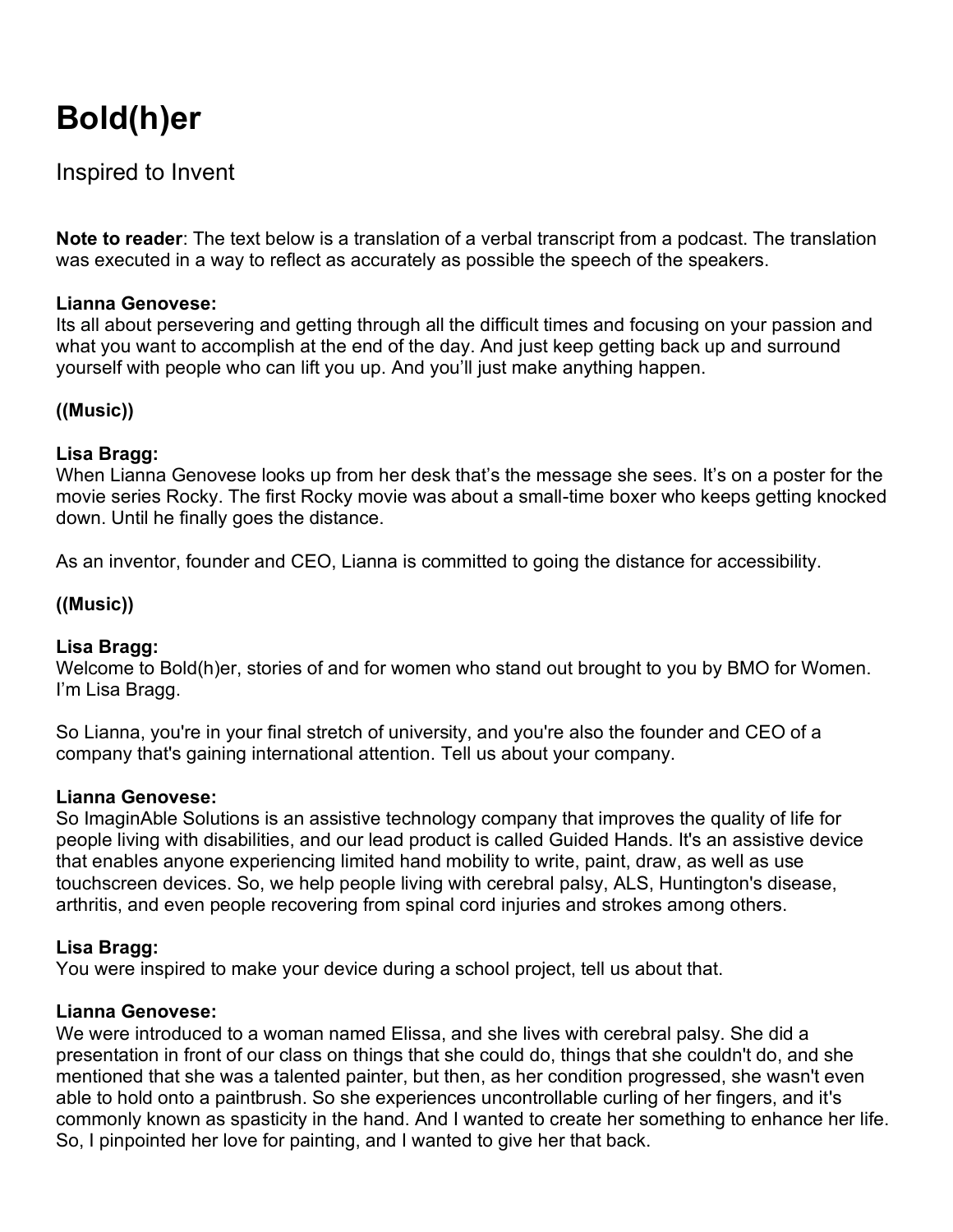So, the first prototype of Guided Hands was made out of pipe cleaner, straws, and a sponge. And I had Elissa involved through the entire design process. She tried out many other crazy iterations that we created. One was a ball of yarn as a handpiece. The wrist rest was a paint roller. Just crazy things. She never made fun of them. She always encouraged us, which was wonderful. And by the end, we had a prototype that allowed her to paint again, which was truly amazing.

And then we ended up submitting that prototype into the innovative design for accessibility student competition. We thought nothing of it. We already had the prototype, the pictures and the videos, so we submitted. And it was amazing to hear that we actually came first place in Canada for it. And quite frankly, that prototype broke the day of our presentation. It was real rough as any prototype is. And winning that competition really inspired me to keep on going. So unfortunately, the two others that created Guided Hands with me and who initially were doing the school project with me, they didn't want to continue, but I wanted to. So, I kept going.

That was also one of the risks that I took where I was doing this by myself. I didn't have a team to support me on this journey, but I was really passionate about the project. I wanted to see how many other Elyssas I could help. So I redesigned it, manufactured, and created Guided Hands. And I ended up... I was just curious. I wanted to see how many other people I could help. Could I help others with Huntington's disease? Could I help someone with arthritis? I was just curious, who else Guided Hands could help.

So, I made a list of every single nursing home, retirement home, hospital clinic, rehab center. At the time, I didn't own a car. So I bused across Hamilton with Guided Hands in a garbage bag since that was the only wrapping I could find. But regardless, I did the grand reveal of taking off the garbage bag and I introduced Guided Hands to over 150 patients and health professionals in one summer. And seeing the happiness and creativity as people wrote, colored, painted, played games on an iPad, it was so rewarding for me and just inspired me to keep going.

And the reason why I started my company was because of a little girl named Bella at McMaster Children's Hospital. I introduced Bella to Guided Hands. And of course, since she was a little girl, I brought a whole bunch of painting supplies with me. And as soon as she began painting, the widest smile spread across her face. She turned to her mom and said, "Mom, I want one." And then the mom turned to me and asked, "How much is it?" And at that point, the thought of selling this device had never crossed my mind. This was just a passion project of mine that I just really wanted to see through. But in that moment, I knew that I found my passion and that this was exactly what I wanted to do. So, a week later, I incorporated ImaginAble Solutions and I've been transforming my passion into a profession ever since.

#### **Lisa Bragg:**

Does Bella have one yet?

## **Lianna Genovese:**

Yes. Bella does have one. She was one of the... We actually sold to her doctor, and then we sold to her as well. So, she was one of the early adopters of Guided Hands, which was wonderful.

((Music))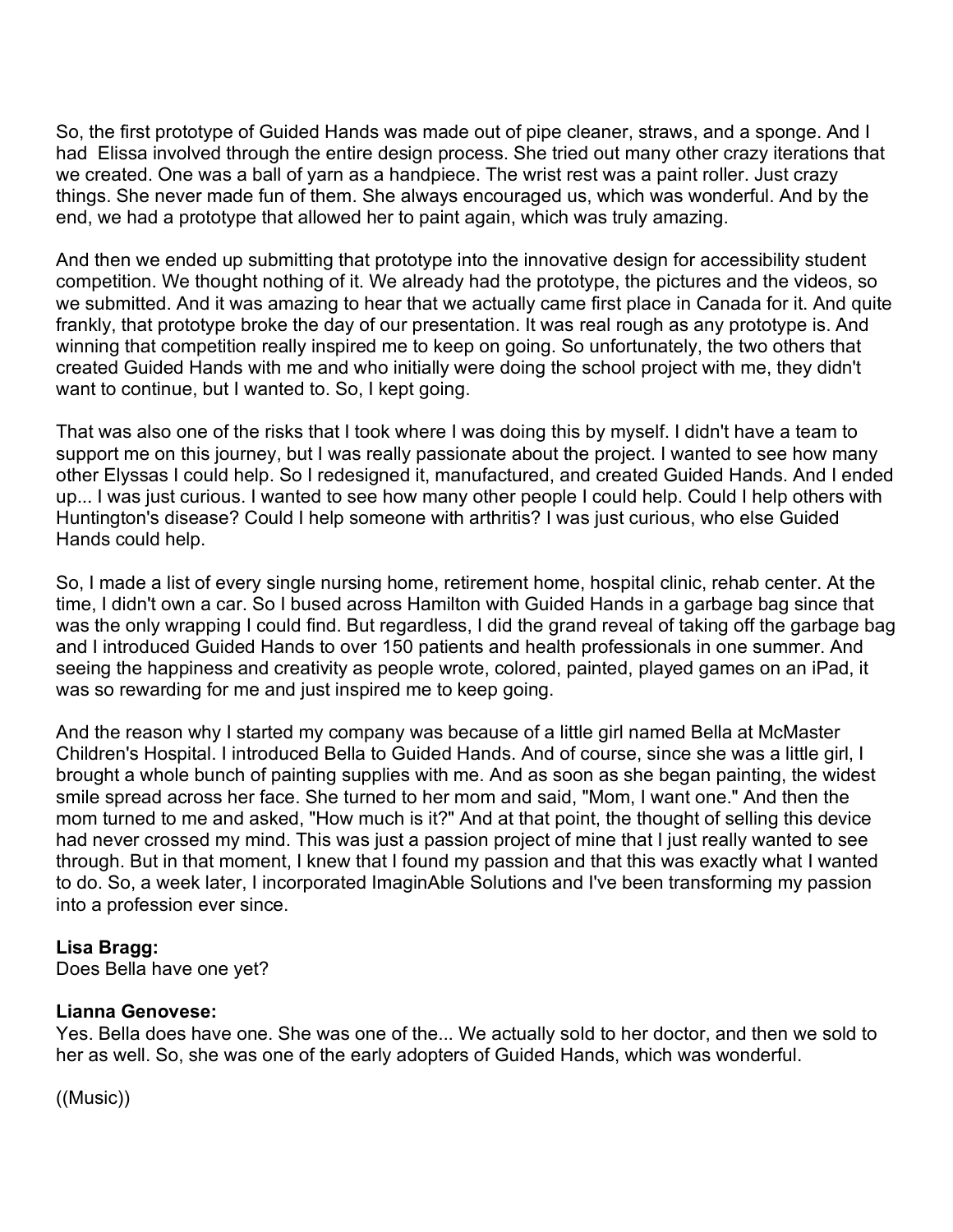#### **Lisa Bragg:**

So, it's actually in the hands, you're getting feedback. What does that look like and feel like for you?

#### **Lianna Genovese:**

Yeah. So just to say that Guided Hands is being used outside of Canada and now internationally is absolutely incredible. I would have never have thought that it would have happened. We're getting more interest from the UK and other countries, and it's overwhelming, but it's quite amazing to see that someone wants something that I built with my own two hands, which is very rewarding coming from an engineering perspective. And again, just to hear the stories of these individuals, their background, unfortunately, the medical condition that they have, what their passions are. It's really great to see what aspect Guided Hands can play into their lives.

#### **Lisa Bragg:**

What do you hear back from the feedback from the patients or the patient's families?

#### **Lianna Genovese:**

So, the best feedback is from parents of children. And I had one mother say to me, "Before, we had no pictures on our fridge, and now we have pictures on our fridge from our little girl." And I think Guided Hands can help her little girl in enabling her to show her own creativity and her independence. But it also helps with family dynamic, and for a mother to receive maybe a hand-drawn, scribbled birthday card or a Mother's Day card. Whereas sometimes that's something that maybe a parent would take for granted that their child's able to hold onto a marker. And now with Guided Hands, a child's able to do that. So, it's really wonderful to see sometimes the drastic difference that Guided Hands can serve in someone's life.

#### **Lisa Bragg:**

That's a beautiful story to know that you're making that difference. How has it changed you and your family?

#### **Lianna Genovese:**

I think for me, it's definitely made me more compassionate with people that I meet, and it gives me more inspiration as well. Every single customer or every single family that I meet with, it just inspires me to move forward, especially during any challenges or barriers that I experience as a solo female founder, as a woman in engineering, it just helps me get through all of that, just to see the smiles at the end of the day and the amazing words that people say to us. And as a family, my parents, they raised me to be that compassionate person. And they're just super proud of me that I'm able to do this, and of course, use my engineering background for good, which is really wonderful.

## **Lisa Bragg:**

Did you think that you were going to go into designing human-centered devices when you started engineering?

## **Lianna Genovese:**

Part of me always knew that I wanted to help people, and through engineering, I saw that I could use my skills in engineering to create something to help someone's life. But would I have seen it like this where I'm commercializing a product and directly working with patients and selling a product to healthcare facilities across North America? No, I absolutely did not see that coming. I thought I would just be kind of like the engineer in the background, who does the modeling on the computer, who does the sketching, and then hand it off to someone, and then they bring it to the world. But to be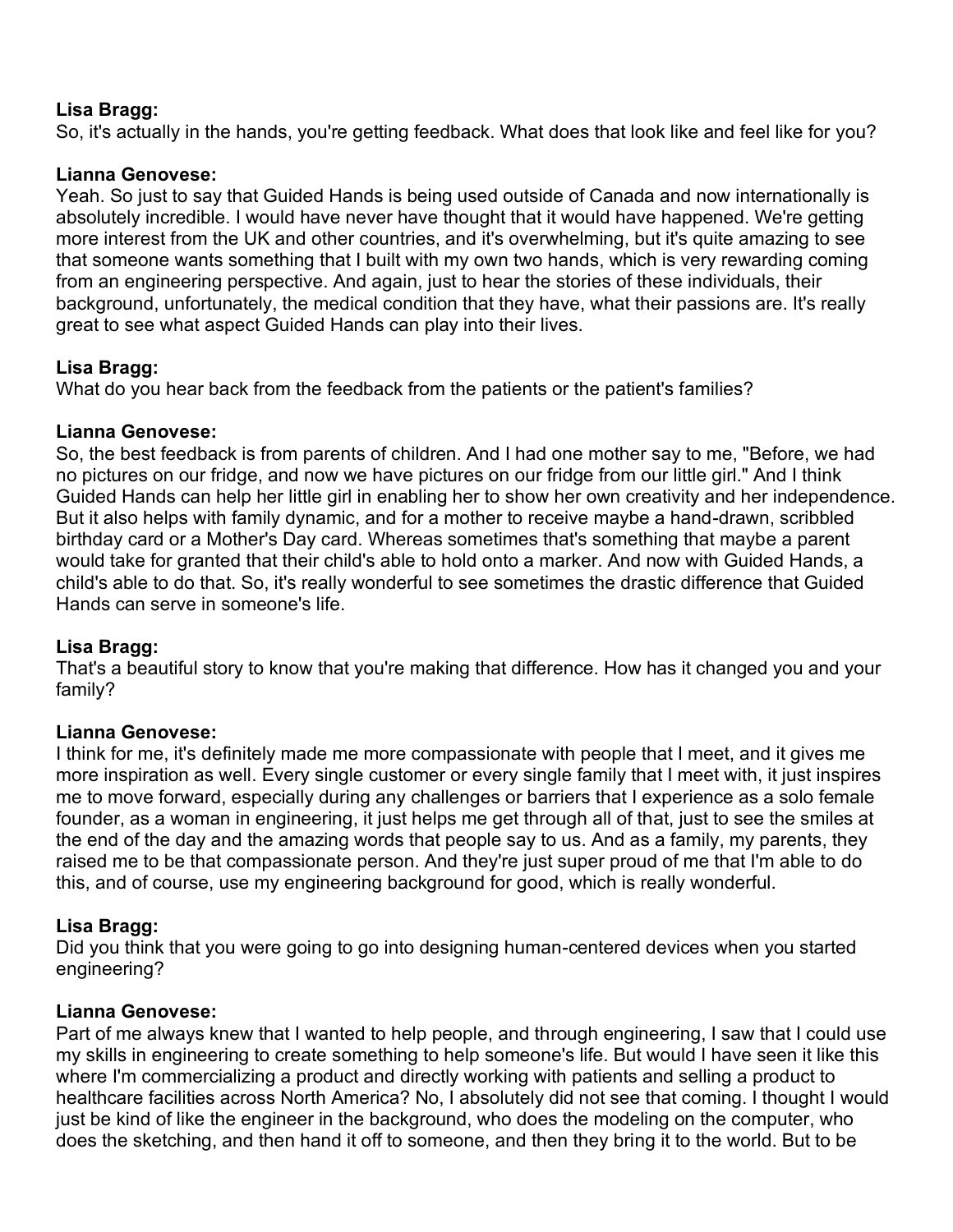able to bring my own invention to the world and talk about it on my own behalf is really amazing. So to do that today is just fantastic.

#### **Lisa Bragg:**

Do you get a lot of looks when you say, "I invented this"? Do you get that? Most people think an inventor is somebody who's 65-years-old and tinkering in their lab or tinkering somewhere else. Do you get double takes when they find out that you're 22? Is that right?

#### **Lianna Genovese:**

Yeah. Yeah. So I'm 22, and I invented Guided Hands when I was about 19. That's also when I started my company, ImaginAble Solutions. And yeah, I think people were surprised that I was able to do this at such a young age. And of course, sometimes there's a little bit of stigma around women in engineering. So, it was really amazing to show people that I was able to do this. And I'm able to not only invent the device, but commercialize it, relate to patients, and really understand their needs, and be able to see the whole way through. And I think as a woman, for me, I think my best personal traits is compassion and being able to sit beside a patient and really relate to them, have a really heart to heart conversation and understand who they are, because then I can take that to my engineering desk and be able to unravel everything and create something that can really speak to who they are.

Whereas I think maybe some people, if they don't have the opportunity to sit beside a patient and be compassionate, sometimes some of those aspects in design are lost. So, I feel like that's probably one of my best qualities in terms of bringing my passion and compassion into the engineering world. Whereas sometimes engineering is really seen as not cold, but it's just seen as physics and numbers, and it's not really about that compassion and that heart. So, it's really great that I can bring my own personal traits into that.

#### **Lisa Bragg:**

We do see it as very much head centric, and I think the world is moving to much more head, heart, and gut.

#### **Lianna Genovese:**

Absolutely. There has been many times where I have made decisions based on my heart and based on my gut. Sometimes not so much the head. I feel like I leave that up to more of the number crunching and all of that. But even to start my company, I didn't have any business background. I was an engineering student, and my heart and gut said, Lianna, you have to start this company to help these people. And if I went with my brain, Lianna, has no business background, therefore, Lianna should not be running a company. So it was really a risk to start my company just out of pure passion, but it worked out, so.

## **Lisa Bragg:**

It's definitely working out because you're getting international acclaim with ImaginAble, and especially with Guided Hands. You've won several awards, and have to put a plug in because you won the BMO for Women sustainability grant, and you also won the James Dyson grant. What does winning those kind of grants mean for your business?

#### **Lianna Genovese:**

Yeah. So, with the BMO grant, it's just amazing, because it was focused on showcasing women and celebrating women, which I think is absolutely incredible. I think women are so powerful and have such heart and drive, and to recognize the efforts that we're making is so amazing. And it's great to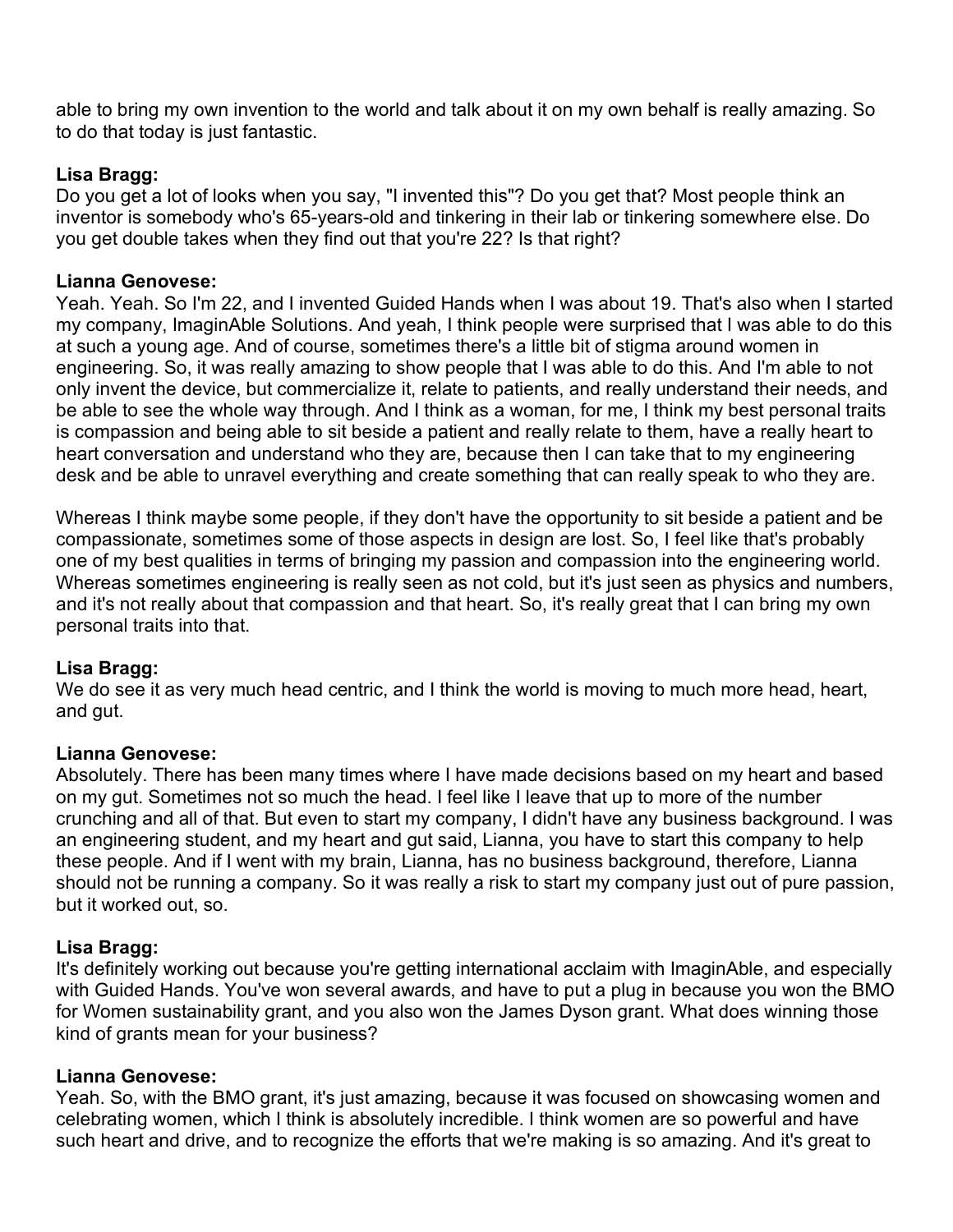see other women who have won this grant and to see their companies and their journey. And I'm only 22, so I'm learning from them. So it's really amazing to see such inspirational people in my life. And with the James Dyson award, I came first place in Canada for that award. And then I ended up going to the international stages where I placed top 20 in the world. And that was amazing that Guided Hands brought me there. And it was truly amazing that this all started from a school project, an engineering project. And I really just wanted to see it through in the benefit of helping people. And just to get recognition on the engineering design of it and recognition from other engineering students is so inspiring as well.

#### **Lisa Bragg:**

Have you run into any barriers or anyone suggesting that you should sell the company because they could take it further, farther, faster? Have you had that yet?

#### **Lianna Genovese:**

No, not specifically that situation, but I've had people say to me, "You got to work fast, because someone in a different country might be working faster than you." So that kind of creates a sense of urgency of, I need to get this product off the ground as soon as possible. For instance, I was not supposed to release the product for pre-order until after graduating, but just there's been so many people while testing, saying, "We need this device. When can we order this?" So, we actually released the product for pre-order this past September in 2021. And since then, again, we've had preorders across Canada, US, in Singapore, in the UK now. And it's really great just to see that people need this. And if I have to switch gears or switch the tracks that I'm on to enable people to have that improved quality of life sooner, I will.

It was definitely not something that I was supposed to do until after graduating since it has complicated some things and I have been getting much busier, but running my company is what I love doing. So, for me, it's not work, it's just fun.

## **Lisa Bragg:**

Now, your parents have been instrumental because you mostly made this in your basement. Tell us about the role of your parents in this endeavor.

#### **Lianna Genovese:**

Yeah. My parents are my best friends and biggest inspirations. My mom actually created her own nonprofit organization called Making a Dent. So, she's a hygienist and she creates these oral care kits to provide to cancer patients during chemotherapy and treatment. And she made it on our ping pong table in our basement. And she was doing that maybe when I was 16-years-old, so she obviously recruited me and we made these kits, and then we would package them all up and bring them to the cancer assistance program, and that was super rewarding to see. And I think she really taught me that you can start anything from nothing as long as you have passion. My mom doesn't come from an entrepreneurship background. She just is a woman who is inspired and passionate, and she saw a problem that needed fixing.

So, for me, seeing her create something out of nothing made me realize when I wanted to bring Guided Hands to the world as a commercial device, I kind of had that why not mentality. Why can't I do this? Why can't I create a huge assembly line and five 3D printers running in my basement? Why can't I do that? So, I think she's just been so inspiring for me. In the beginning stages, she was sitting down beside me. She was working on the sewing machine. I was working on the 3D printers, and she helped me, right, when we began creating prototypes for Guided Hands. And yeah, she's just my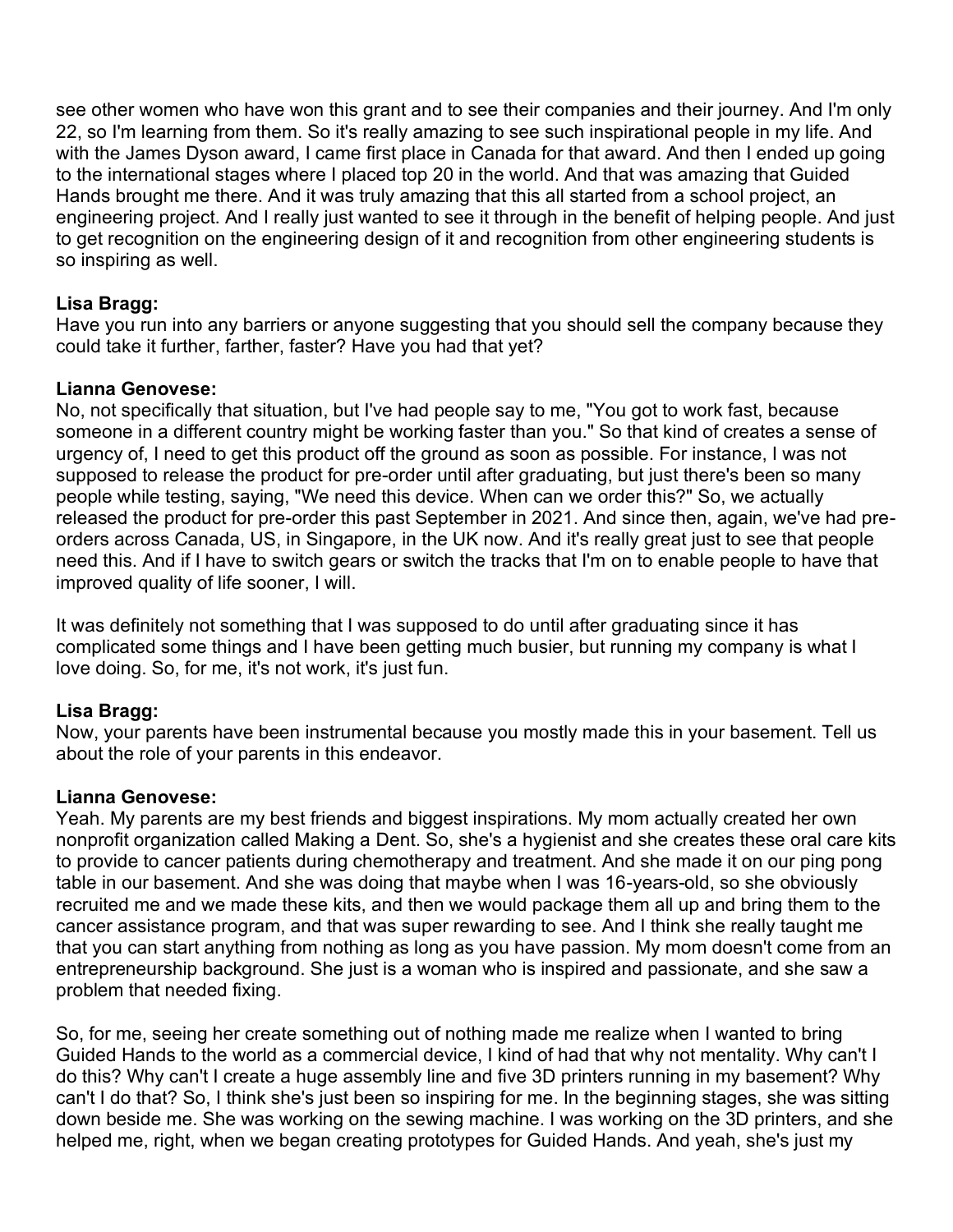biggest cheerleader and she supports me. She's a great shoulder to cry on. I can't say enough amazing things about her. And I really hope she watches this.

((Music))

## **Lisa Bragg:**

You did start with some ideas of sustainability in mind as you built out the product. And that was one of the reasons why you won the BMO Celebrating Women Grant. Tell us a little bit about sustainability and why it's important to you.

## **Lianna Genovese:**

Yeah. So, with Guided Hands, sustainability and the sustainable development goals really just came so fluently with Guided Hands. Guided Hands is not only a mechanical assistive device that can help someone perform an activity, but it also does have a really social aspect to it. So, for instance, one of the sustainable development goals is Quality Education. So, for children who have used Guided Hands, they can use it in school. They can get away from that hand over hand with their educational assistant and really perform their own work, be more independent, be more creative and give children that ability to really thrive and reach their full potential in the classroom setting.

Another sustainable development goal is Reduce Inequalities. So, with Guided Hands, of course, we just want to enable these people to perform or reignite these lost passions of theirs. Unfortunately, with their medical condition or injury, that might prevent that. So, we really just want to give them an equal opportunity as other people do. And again, just the mission of our company is to create awareness for people living with a disability and creating the opportunity for others to be inspired to create solutions for these individuals so that they can live a wonderful life and just improve their quality of life as well. So, it was very important that we incorporate that into our company mission, into our product so that we can really and truly make a difference in the lives of others.

((Music))

## **Lisa Bragg:**

It's a really messy process. And I think people are always afraid of the mess. Why aren't you afraid of the mess?

## **Lianna Genovese:**

Well, I think kind of going back to my mom, she was the one who inspired me that, why can't we do this? If a challenge comes up, you solve it. You reach out to someone and you ask for help, and you just, again, use your passion to drive you forward. And entrepreneurship is certainly messy. Sometimes you don't know where you're going, especially at the beginning, but it's all about trial and error. And I think really learning from your mistakes, for me, I don't see failure as a fail. I see it as your first attempt in learning, or find another important lesson, because you just learn so much by doing.

And for me with again, having an engineering background and learning business on the go and applying what I learn in a workshop the next day into my business, I think it's the best way to learn about business. Learn by your mistakes. If you don't make any mistakes, that's wonderful, but just really surrounding yourself with people who further inspire you, people who believe in you, because if you ever doubt yourself once, you're going to have these inspiring people tell you that you can do it. So, it's really about believing in yourself and creating a support network of people who can believe in you as well.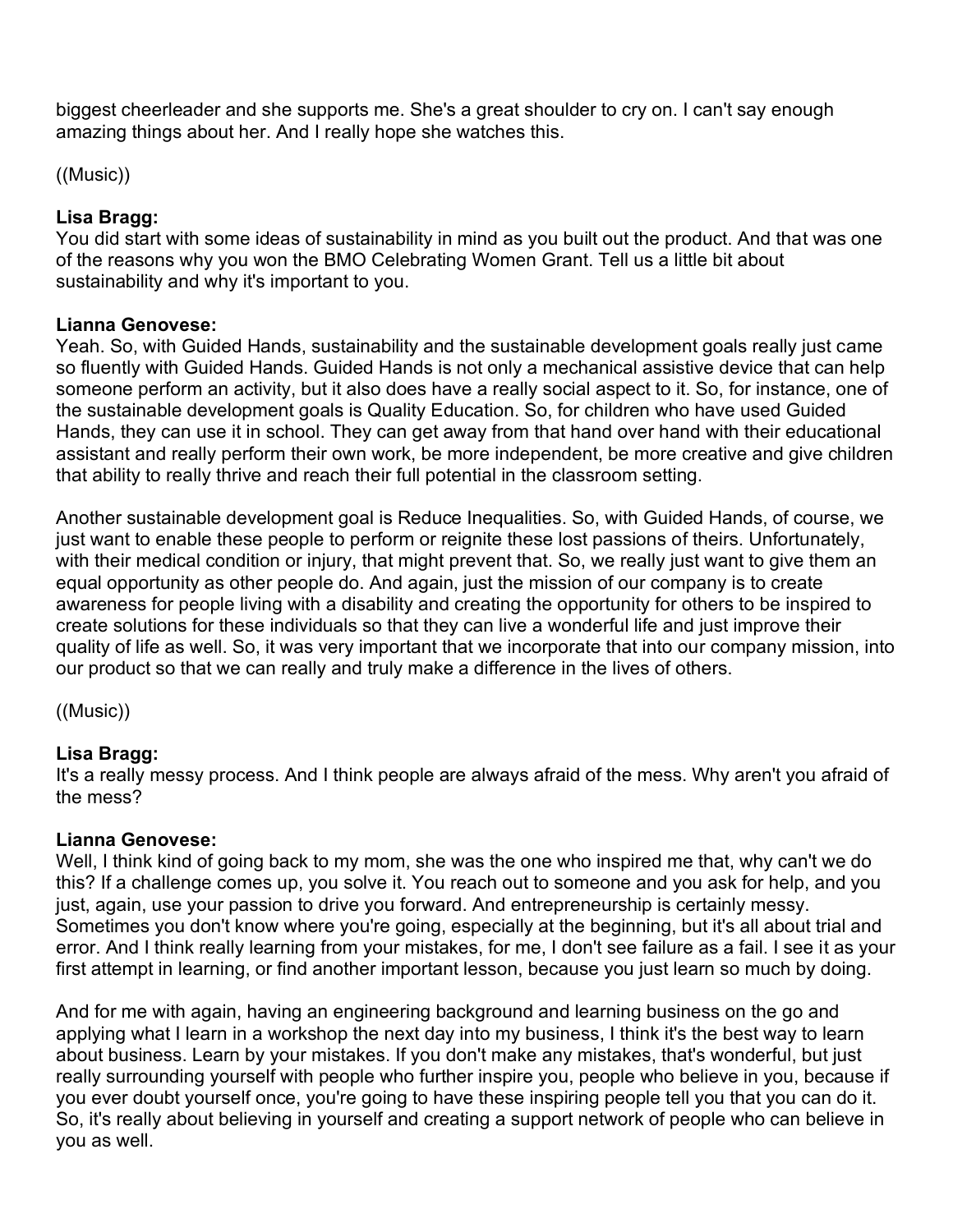So, bringing us back to the BMO Celebrating Women grant, I now have so many inspirational women who believe in me as much as I believe in them. And it's just building a community where everyone just inspires each other. And I think that just is what gets you through some difficult times and some situations where you may doubt yourself. So, I think it's just really wonderful to create that community and just further inspire others and let them know about this crazy, messy journey, and let them know that it's all possible with a right mentality, a right passion, and a really strong network behind you

### **Lisa Bragg:**

And look how many people you're already helping, so that's beautiful. Lianna, on Bold(h)er, we always ask these three questions. When do you wish you were bolder?

#### **Lianna Genovese:**

Quite frankly, I feel like I've been bold my entire life, but I think maybe at the very beginning when I started my company, I guess I kind of hid behind the curtain a little bit. I was meeting with patent lawyers and I didn't understand the terminology they used, obviously, because I didn't have that background. And I would just write them down in my notebook and Google them later. And I wish I had that confidence to say, "Can you just pause for a second? Can you maybe explain further about that term that you use? I'm not following." I wish that maybe at the beginning, I did have that confidence to acknowledge I don't know this and it's okay. And I'm speaking with a professional who should understand where my background is and make that conversation in a way that I can understand what they're saying.

So, I wish I was a bit bolder then, but again, learning from the mistake of not knowing or not asking. I persevered and I ended up taking a business night class just to understand that terminology that he was using. That really shaped me as a person to persevere, and I knew I needed to educate myself and fast. So, I took it upon myself to really go out into the world and figure out, how am I supposed to learn this? But I think that would probably be the time where I would want to be just a little bit more bolder.

## **Lisa Bragg:**

Tell us a time when you were bold. Now, you said you're always bold. But tell us a time when you were bold.

## **Lianna Genovese:**

Well, I think just right from the beginning when I was bringing Guided Hands to these medical institutions, it was a prototype, and I was making cold calls. Actually at the time, I didn't even know they were called cold calls. I made a list of all of these clinics, and I called them up and said, "Hey, I'm an engineering student. I have a prototype. I think it can help your patients. Can I come in and do a demo, or can I test with some patients?" And I think that was very bold that physicians had time to even speak with me. But for those who did give me that time and that opportunity, it was just amazing. So, I think I was quite bold to assume that people had time for an engineering student to bring their prototype in a garbage bag to introduce to them. I think that was pretty bold of me.

I think, again, I had that mentality of this is fine. Why is this weird? Why is this unprofessional? I'm just trying to get people to test out my product, because I'm curious. Why can't I figure out what I'm curious about and kind of see it through? So I think that was a little bit bold of me. Looking back at it, I think it's quite funny that I did that. Yeah. I don't know what I was thinking, but it worked out.